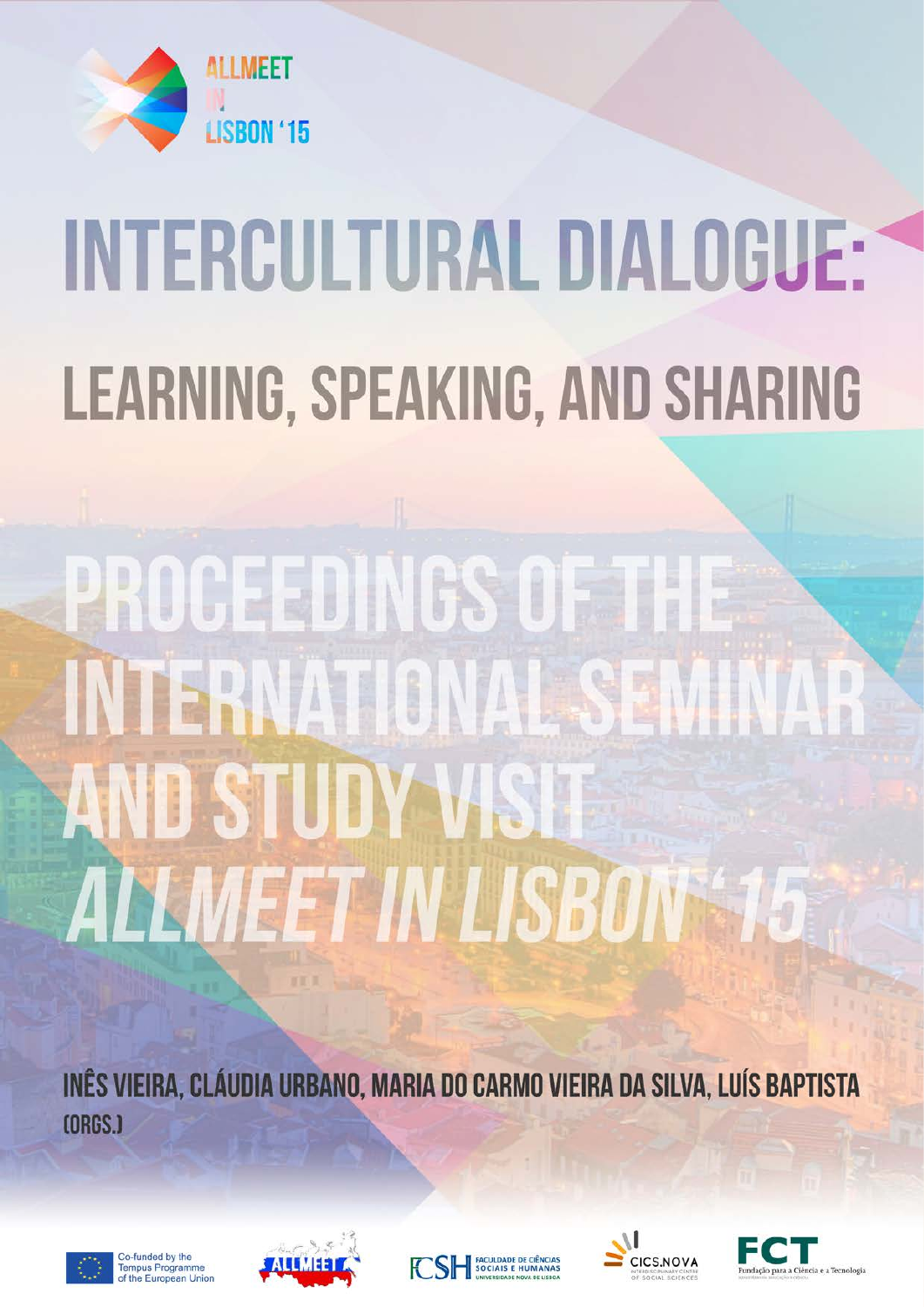## **INTERCULTURAL DIALOGUE: LEARNING, SPEAKING, AND SHARING**

PROCEEDINGS OF THE INTERNATIONAL SEMINAR AND STUDY VISIT **ALLMEET IN LISBON '15** 

INÊS VIEIRA, CLÁUDIA URBANO, MARIA DO CARMO VIEIRA DA SILVA, LUÍS BAPTISTA **CORGS.1** 

CICS.NOVA - INTERDISCIPLINARY CENTRE OF SOCIAL SCIENCES, FCSH-UNL

**LISBON, 2016**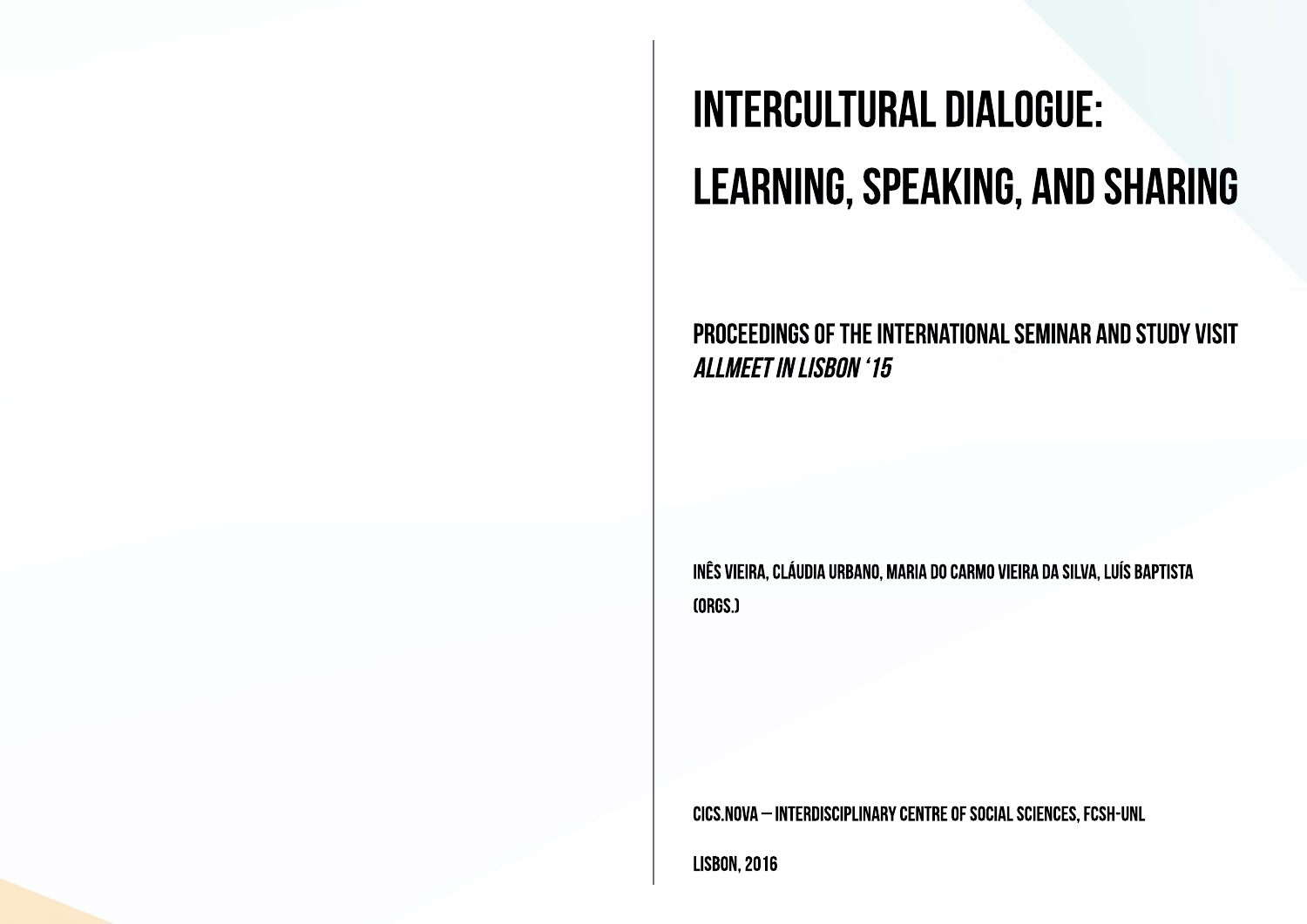## **CONTE**

### **Editorial**

### **1. INTERCULTURAL CHALLENGES IN RUSSIA A from research to education**

Models of the assessment of multicultural competence with the assessment of multicultural compe of the project TEMPUS ALLMEET

Olga Smolyaninova Yulia Popova

Coping with cultural plurality in Russia: case study

Intercultural Study & Research: Best practices in Maria do Carmo Vieira da Silva

The Master program on Intercultural Mediation a

Irina Tiurikova

Poster: A look into immigrant women experience Luís Fonseca

Overview on intercultural issues in Portugal

## **2. SPEAKING INTER-CULTURALLY: LANGUAGE social inclusion**

Inês Vieira Cláudia Urbano Maria do Carmo Vieira da Silva Luís Baptista

Narratives for intercultural education: writers and "second generation"

New linguistic tools for social inclusion in acquisit Olga V. Lvova

Ricardo Vieira Ana Vieira

1<sup>st</sup> edition in November 2016 by CICS.NOVA Electronic book This book has been subject to a process of peer review

> Morena Cuconato Federico Zannoni

Learning the language of schooling in multilingual contexts

Carolina Gonçalves Ágata Pereira

Inês Vieira, Cláudia Urbano, Maria do Carmo Vieira da Silva, Luís Baptista (orgs.) **Intercultural dialogue: learning, speaking, and sharing. Proceedings of the international seminar and study visit** *ALLMEET in Lisbon '15*

CICS.NOVA – Interdisciplinary Centre of Social Sciences FCSH-UNL, Av. de Berna 26-C, 1069-061 Lisbon, Portugal http://www.cics.nova.fcsh.unl.pt

ISBN: 978-989-20-6898-5

Typeset in Calibri Regular 12 pt. Design by Diogo Afonso Edited in Lisbon, Portugal

| <b>ISBON '15</b>                |    |
|---------------------------------|----|
| <b>INTS</b>                     | 7  |
| <b>ND PORTUGAL:</b>             |    |
| etence within the framework     | 10 |
|                                 |    |
| y of the Arkhangelsk Region     | 15 |
|                                 | 23 |
|                                 |    |
| FCSH-UNL                        | 31 |
| and Social Intervention         | 39 |
| s in EFA courses - Life stories | 44 |
|                                 |    |
| <b>AND NARRATIVES FOR</b>       |    |
| d rappers of the                | 48 |
| tion of the foreign language    | 57 |
| al contexts.                    | 61 |
|                                 |    |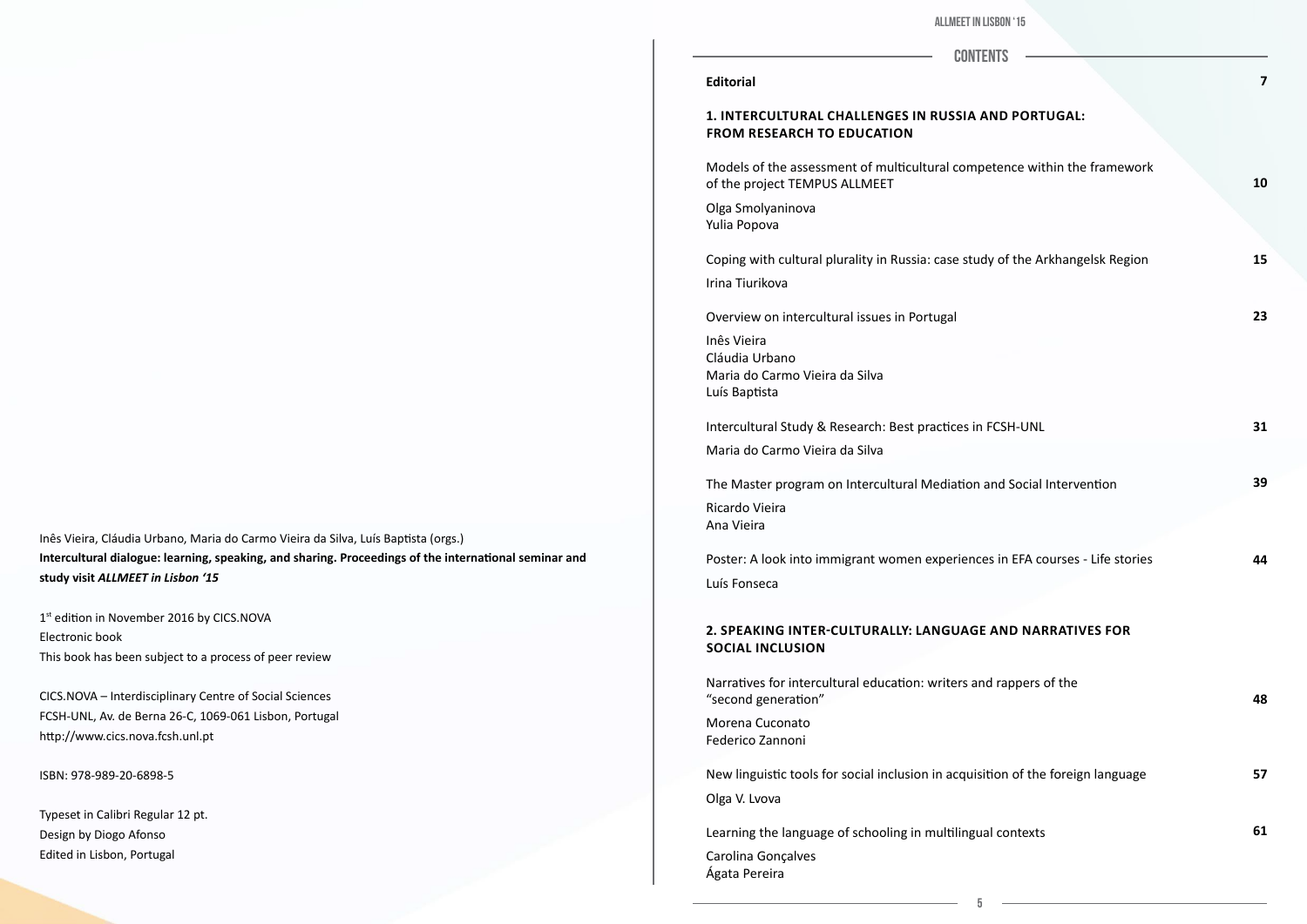The idea of the present publication emerged during the preparation of the study visit *ALLMEET in Lisbon '15*, held from 23 to 27 November 2015, by the organizing and scientific committee based at CICS.NOVA, FCSH-UNL, the Portuguese delegation of ALLMEET – Actions of Lifelong Learning addressing Multicultural Education and Tolerance in Russia (project co-financed by the Tempus Programme of the European Union, 2013 to 2016, ref. 544410-TEMPUS-1-2013-IT-TEMPUS-JPHS). Under the proposition of intercultural dialogue, this visit aimed to work on three intercultural sub-themes: education, language and project development. These three subthemes underlie the organization of the sections in this publication, adding a fourth section that aims to reflect the Lisbon context of this visit.

The first section, "Intercultural challenges in Russia and Portugal: from research to education", begins with Olga Smolyaninova and Yulia Popova's article providing an assessment of multicultural tolerance levels with main reference to the Siberian Krasnoyarsk context. It proceeds with Irina Tiurikova's article regarding inter-ethnic related issues in Russia, particularly the case of Nenets minority group in Northern Arctic Arkhangelsk context. The Portuguese case is introduced with Inês Vieira, Cláudia Urbano, Maria do Carmo Vieira da Silva and Luís Baptista's article providing an overview on intercultural resources in Portugal, seeking to outline how interculturalism is presently reflected at the policy level, in the education system and in cultural programs and actions in this country. The following two articles relate with the Portuguese higher education context, with Maria do Carmo Vieira da Silva contextualizing the evolution of study and research on intercultural issues in FCSH-UNL, and Ricardo Vieira and Ana Vieira explaining the Master program on Intercultural Mediation and Social Intervention in IPLeiria. This section further includes a poster (by Luís Fonseca) relating to female migrant school careers and dropout.

The section "Speaking inter-culturally: language, narratives and social inclusion" begins with Morena Cuconato and Federico Zannoni's article about literature and rap music led by the "second generation" in Italy, reflecting on different narratives related to the core issues of inclusion, diversity and public presence/ representation. It then proceeds with Olga Lvova's reading on ICT linguistic tools and their potential for social inclusion. The last article, by Carolina Gonçalves and Ágata Pereira, draws upon possibilities of working about languages and arts in plurilingual primary school contexts. The section also includes three posters of Master students (Cristina Simões, Mafalda Benavente and Leonor Gorgulho) who present their work about meanings and challenges of language teaching in different educational sets.

In the section "Sharing: from multicultural encounters to intercultural projects", the first article, by Cláudia Urbano, Inês Vieira and Maria do Carmo Vieira da Silva, proposes a framework/grid to observe nonformal intercultural initiatives, a tool that could be useful for monitoring intercultural projects in a broader sense of educational territory that surpasses the school context. The second article, by Stephen McKinney, Federico Zannoni and Vasil Sakaev, focuses the cases of three religious minorities: the Muslim community in Glasgow, the Sikh community in Novellara and the Chryashians in Tatarstan, with an important framing of the history of minority communities in the arrival contexts so as to understand their inclusion/exclusion dimensions. The section proceeds with Rodrigo Dias reflecting about his mediating/tutoring role with Chinese undergraduate students in FCSH-UNL, who present needs of integration relating to the academic life, administrative and broad cultural issues.

In the section "Lisbon under translation", the report of the study visit *ALLMEET in Lisbon '15* summarises the different activities developed, aiming to provide a comprehensive approach of intercultural issues drawn from the Lisbon context: from science (international seminar "Intercultural dialogue: learning, speaking, and sharing"; intercultural study & research CICS.NOVA) to public policies and institutions (visit to the High Commissioner for Migrations), from education (visit to Camões high school, presenting Portuguese language for foreign teenagers and adults and professional requalification) to organized activities of the civil society (MigranTour and its intercultural Lisbon map). This section also includes a guide of Lisbon, written by Anna Khairullina, with suggestions of routes and some historical and practical information, which is edited and published both in English and Russian languages with the title *Travelling Lisbon*/Раскрывая Лиссабон.

Poster: The meaning of Portuguese language for young teenagers of the second generation of Cape Verdean immigrants in Portugal that attend the 3<sup>rd</sup> cycle of Basic Education

#### Cristina Simões

Poster: Cooperative learning in the teaching of Portuguese (native language) and Spanish (foreign language): A motivational challenge to achieve dynamic and enriched classroom work

Mafalda Benavente

Poster: Language lessons as a mean to promote intercultural awareness Leonor Gorgulho

### **3. Sharing: from multicultural encounters to intercultural projects**

| Promoting interculturalism through non-formal approaches - Proposing a<br>framework to observe and analyse intercultural initiatives | 74  |
|--------------------------------------------------------------------------------------------------------------------------------------|-----|
| Cláudia Urbano<br>Inês Vieira<br>Maria do Carmo Vieira da Silva                                                                      |     |
| The position of minority religious groups in Glasgow, Novellara and Tatarstan                                                        | 84  |
| Stephen J. McKinney<br>Federico Zannoni<br>Vasil Sakaev                                                                              |     |
| Cultural integration of Chinese undergraduate students in a<br>Portuguese university                                                 | 95  |
| Rodrigo Dias                                                                                                                         |     |
| <b>APPENDIX. LISBON UNDER TRANSLATION</b>                                                                                            |     |
| ALLMEET in Lisbon '15: report of the study visit                                                                                     | 102 |
| Inês Vieira<br>Cláudia Urbano<br>Maria do Carmo Vieira da Silva<br>Luís Baptista                                                     |     |
| <b>Travelling Lisbon</b>                                                                                                             | 113 |
| Anna Khairullina                                                                                                                     |     |
| Раскрывая Лиссабон                                                                                                                   | 132 |
| Анна Хайруллина                                                                                                                      |     |

**66**

**68**

**70**

**EDITORIAL**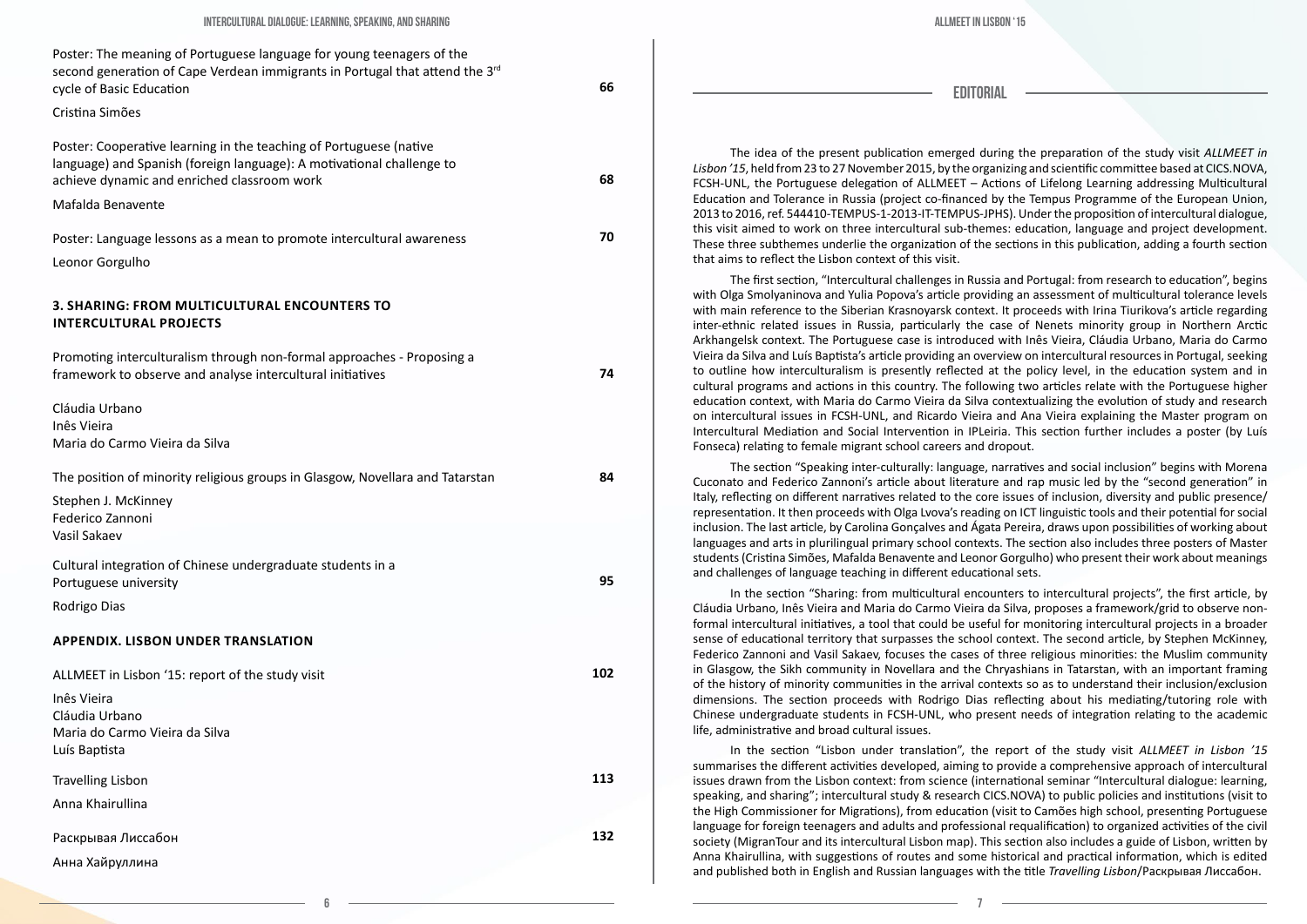INTERCULTURAL DIALOGUE: LEARNING, SPEAKING, AND SHARING

8

 The organizers' intention with this publication is to keep the memory of the study visit *ALLMEET in Lisbon '15* which, in our consideration, provided an important space for the intercultural dialogue between social scientists and educators, while presenting interesting formal models, civil society and public school programs to attend and promote the integration of ethnic, linguistic and cultural diverse groups in the Lisbon and broader Portuguese contexts. In a historic moment of fragility in international relations, it is particularly important to give priority to sharing good practices and learning together how to reinforce possible dialogues and intercultural principles, namely between European Union and Russian Federation.

## 1. Intercultural challenges in Russia and Portugal: from research to education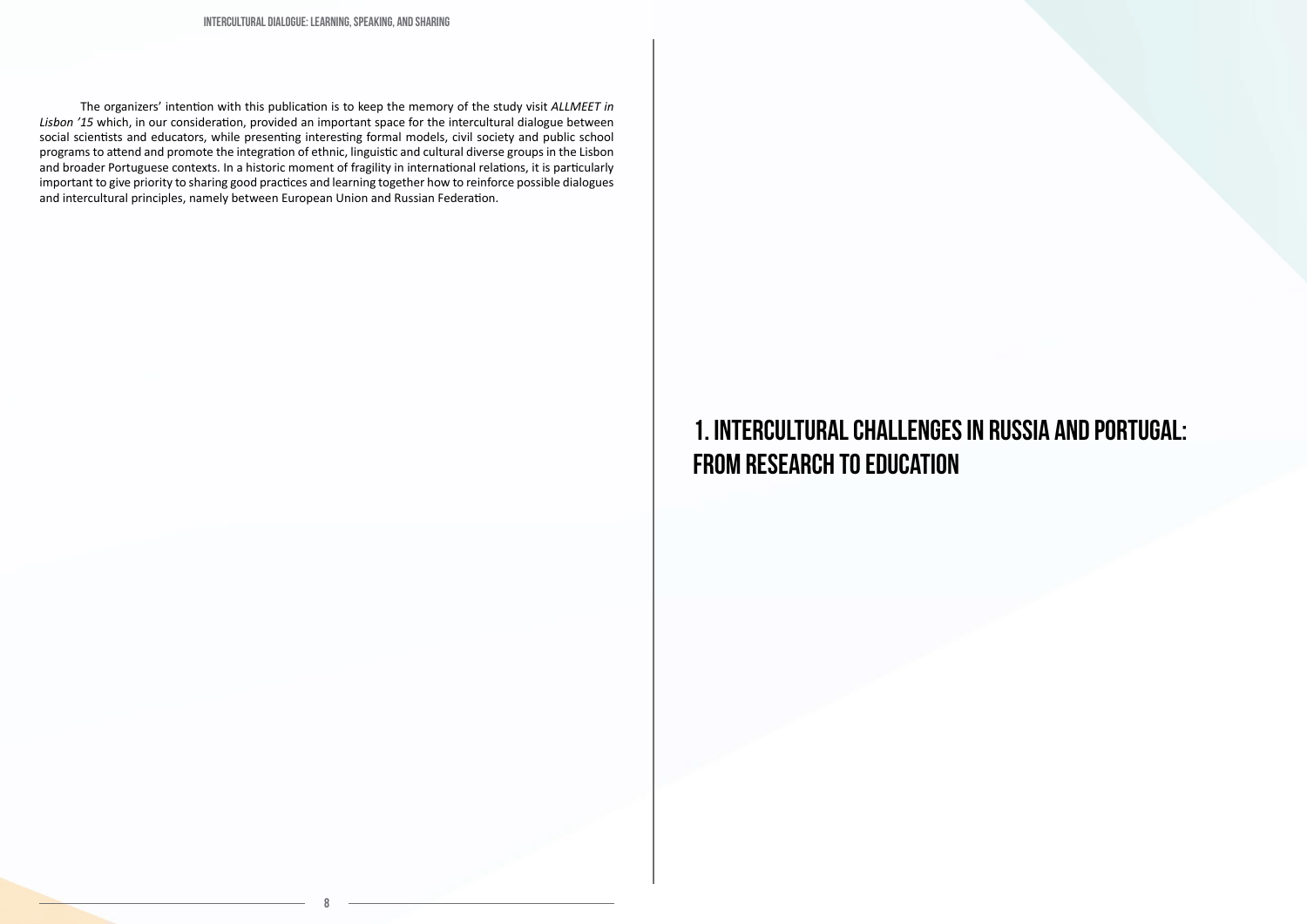### Models of the assessment of multicultural competence within the framework of the project TEMPUS ALLMEET

#### **Olga Smolyaninova**

Russian Academy of Education Siberian Federal University Institute of Educational science, Psychology and Sociology Information technologies of education and lifelong learning department

#### **Yulia Popova**

Siberian Federal University Institute of Educational science, Psychology and Sociology Information technologies of education and lifelong learning department

#### **Introduction**

In modern Russia the prevention of inter-ethnic conflicts and the rise of xenophobia among young people is a highly important task for all the educational institutions, particularly for general, vocational and higher education. The chaos in the minds and confusion in the hearts of the young people is caused by the violation of traditional world order and inter-religious conflicts. This provokes the growing anxiety and fear that exacerbate the search for simple answers to complex questions. But such decisions do not exist in principle. For the separate regions of Russia they are different. The research on the formation of the intercultural competence among young people of the Krasnoyarsk region (which is one of the most peaceful of the context of the ethnic tension according to the researches carried out by the Federal information agency "Club of Regions"1) by means of intercultural educational platform of Siberian Federal University in the framework of the project TEMPUS ALLMEET is presented in this article. It should be noted that all the formal and informal educational institutions, government bodies and representatives of the civil society in Krasnoyarsk region recognize the need for the formation and development of the intercultural competence of young people to reduce the RISK of inter-ethnic and religious conflicts. It is better to deal with the prevention than with the consequences of inaction according to the methodologists who promote the multicultural education. The all-Russian fundamental approaches to this problem, as well as studies and practical experience of the authors will be presented in the article.

**Key words**: assessment, ethnic conflict, intercultural educational platform, multicultural competence, Multicultural Lifelong Learning Center, TEMPUS ALLMEET, SibFU

#### **Models of the assessment of multicultural competence**

The Institute of Education Science, Psychology and Sociology of Siberian Federal University (SibFU) participates in the project of European Commission TEMPUS "Actions of Lifelong Learning addressing Multicultural Education and Tolerance in Russia". The project is carried out within the period from 2013 to 2016 by the consortium of four European and six Russian universities. Focusing on the topic of cultural integration, the project TEMPUS ALLMEET attempts for the promotion of quality teaching and international cooperation of higher education institutions. The project also aims to enhance mutual understanding between peoples and cultures of the European Union and the Russian Federation. Internationalization of universities – participants of the TEMPUS ALLMEET project assumes introduction of the tools of multicultural educational environment, implementation of academic mobility programs with foreign universities-partners, development of joint educational programs, participation in international projects and students' exchange programs of interaction and cooperation. TEMPUS ALLMEET project manager Morena Cuconato, Professor of Alma Mater Studiorum University of Bologna formulates the main purpose of the project as "development of regional platforms for the advancement of multicultural education in Russia". Institute of Education science, Psychology and Sociology of SibFU has created a virtual intercultural educational platform (IEP) for the target groups of the project TEMPUS ALLMEET. Basing on analysis of existing methods of assessment of the multicultural competence level, SibFU team has developed a system of courses for IEP aimed at formation and development of multicultural competencies. It's an interactive platform which digital center is a website with educational resources, documents and multimedia content and also equipped with communication, self-evaluation and feedback tools<sup>2</sup>.

Multicultural competence of students is determined in the Federal Educational standard for high education of Russian Federation (postgraduate level in "Pedagogical science") as a component of general professional competence: "readiness to interact with the participants of the educational process and social partners, to lead a team, tolerantly perceiving social, ethnic and cultural differences". The criteria of multicultural competencies can be considered as follows: awareness and openness to the intercultural differences, the ability to interact effectively with people of other nationalities, the willingness for interethnic dialogue. While developing such important quality of the personality of young people, universities include students in action and probation, multicultural events, expanding the theoretical knowledge and the horizons of practical action of students on a wide range of intercultural aspects.

In this context such personality traits as openness to inter-ethnic differences, the ability to live among the people of other cultures, languages and religions, the willingness to be engaged in dialogue are becoming more important. The role of education is "to lay the foundation of future changes in society, predetermining its development in a progressive or on the contrary in a regressive direction" (Belogurov 2005).

There is no single definition of a multicultural competence in Russian or international practices. A definition from the thesis research made by Irina Kharina was taken as a basic definition. Multicultural competence is an integrative property which includes a number of interdependent and complementary components of cognitive, affective and behavioral spheres, it enables the person to interact effectively with representatives of other cultures at all levels of intercultural communication in all spheres (Kharina 2015).

Russian researchers define the main goal of multicultural education as the formation of a person who is able to lead an active life and function effectively in a multinational and multicultural environment. This person possesses a strong sense of understanding and respect for other cultures, has skills to live in peace and harmony with people of different nationalities, races and beliefs (V. Makaev, Z. Malkova, L. Suprunova). A multicultural competence and ways of its estimation also widely considered in the recent thesis researches (I. Kharina, A. Bogdanova, L. Maksimova, L. Danilova, B. Selin). Russian scientists have developed techniques to diagnose changes of the affective sphere and value sphere in the process of the multicultural competence formation (V. Boyko, A. Karpov, A. Sholokhov, T. Ilyina). Methods for defining of behavioral changes in the process of multicultural competence formation are used in Russian practice (O. Shalamova, K. Thomas). Using the scale of social distance by E. Bogardus the degree of social and psychological adoption of each other is assessed. The Bogardus scale is used to measure a distance related to racial or national origin, age, sex, profession, religion, for measuring the distance between parents and children.

In the framework of the project Tempus ALLMEET in Siberian Federal University Multicultural Lifelong Learning Center on the basis of personal training services (PL2S) was established. PL2S Center is aimed at improving tolerance and building a productive intercultural communication.

Trainings, workshops and teaching courses have been carried out on the bases of Intercultural educational platform and PL2S Center of SibFU since 2014. The adequate evaluation system is necessary to assess the level of students' multicultural competences during teaching and learning activities. To confirm the achievement of the objectives of the project the European Commission receives reports on the changes in the level of tolerance on the learning outcomes of the training courses by using the diagnostic tools.

Due to the limited choice of diagnostic instruments, Siberian Federal University has developed author's technique for measuring the level of tolerance "The study the dynamics of the verbal component of tolerance attitudes" as a reflection of multicultural competence. In comparison with others this tool shows its validity, effectiveness and practicality.

As the basic tools for assessing of multicultural competence of the target groups members (trainers, students, teachers, state and municipal officials, representatives of diasporas and NGOs), who are enrolled in courses of SibFU TEMPUS ALLMEET, the following tools were taken:

- The Express – questionnaire "The study the dynamics of the verbal component of tolerance attitudes"

(authors D. Trufanov and other SibFU staff members);

<sup>1</sup> Club of regions, Rating of interethnic tensions in Russian regions / Source- http://club-rf.ru/thegrapesofwrath/01/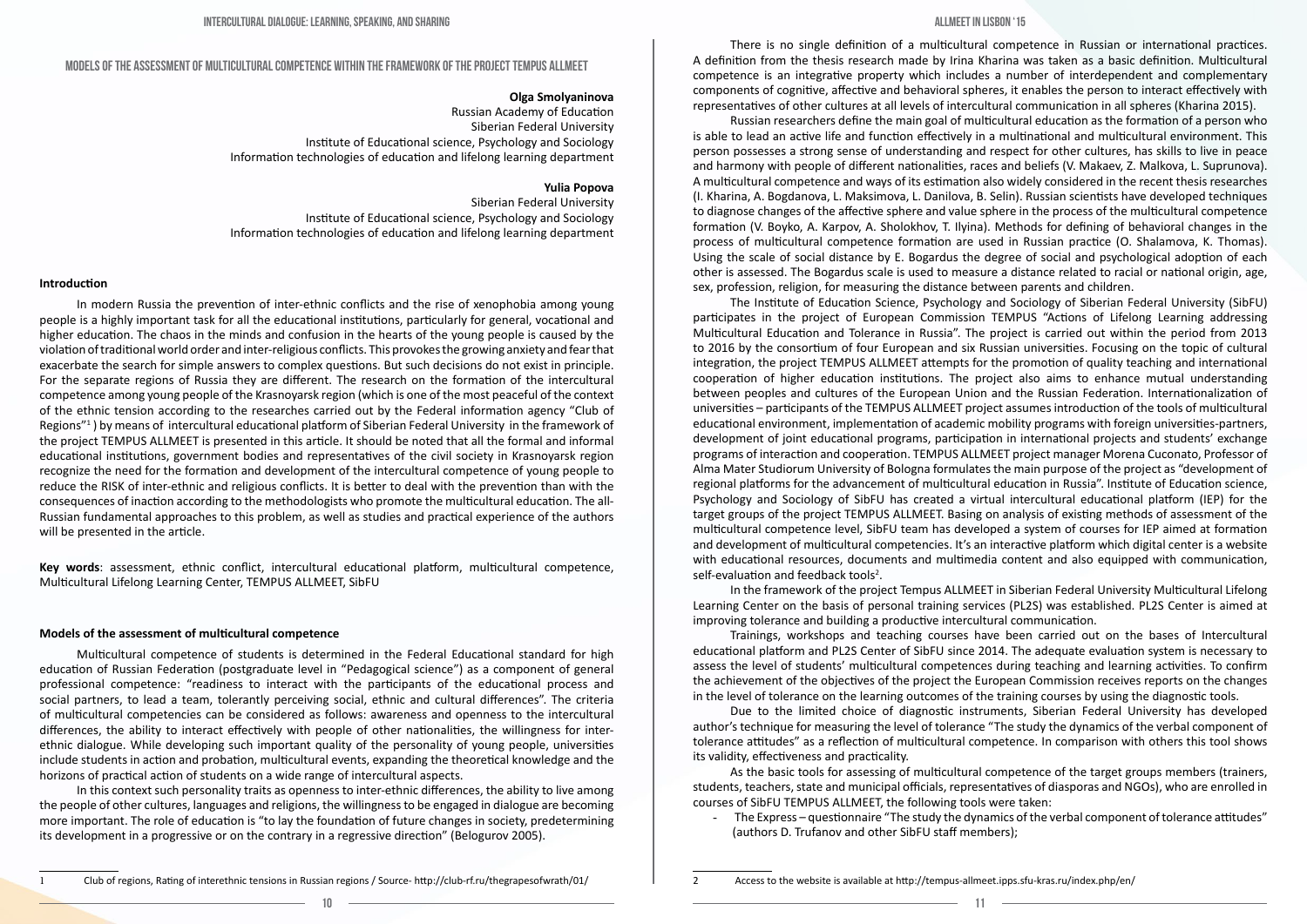- Express questionnaire "Index of tolerance" for individual or group assessment of the level of tolerance (G. Soldatova, O. Kravtsova, O. Khukhlaev, L. Shaigerova).
- The questionnaire for assessing tolerance (V. Magoon, M. Zhamkochyan, M. Magura)
- The questionnaire "The types of ethnic identity" (G. Soldatova, S. Ryzhova)

The questionnaire "The study the dynamics of the verbal component of tolerance attitudes" created by SibFU team was automated using free services to create questionnaires "Google Forms" and everyone may fill it<sup>3</sup>.

The assessment is carried out automatically using "php" technology and "MySQL" database. Tests are integrated into the Diagnostic section of the "Resources" area on the intercultural educational platform web site of Siberian Federal University.

It is necessary to note that these techniques are quite conventional and situational, as the opinions of the respondents can vary depending on the processes around, e.g. changes in the political situation or social status. In addition, a multicultural competence can and should be assessed comprehensively including expert observation of the behavior of the individual in specific situations. And therefore it needs long-term monitoring and additional research.

In the main page of the SibFU IEP website the sociological survey was carried out. 52 816 visitors gave their replies to the question: "Do you think that tolerance is the key competence for the modern teacher?" during the 2015 year. The results of the survey are presented on the chart 1.

Chart 1 - Distribution of answers to the question: "Do you think that tolerance is the key competence for the modern teacher?"

#### Do you think that tolerance is the key competence for the modern teacher?



The majority of respondents (73%) do not think that tolerance is the key competence for the teacher. This can be interpreted as an indicator of low inter-ethnic tension in Krasnoyarsk region because students and teachers (target groups of SibFU website that have answered the question) suppose another professional and personal features are more important for the teacher.

According to the results of Russian Census 2010, in Krasnoyarsk region there live 159 nationalities. However the level of interethnic tension in region is one of the lowest in Russian Federation and it is confirmed by the sociological researches carried out by the Center of sociological researches "Monitoring of Public Opinion" on different target groups since 2002. On the initiative of local authorities in Krasnoyarsk the state program "Strengthening the unity of the Russian nation and ethno-cultural development of the peoples of Krasnoyarsk region" has been developed and implemented for the period 2015 - 2018.

The sociological research, carried out in April – May 2015 by Center of sociological researches "Monitoring of Public Opinion" (director D. Trufanov, PhD in Sociology, associate professor of Siberian Federal University), shows that half (50%) of Krasnoyarsk region residents are in some measure pleased by the multinational structure of the population. One third of inhabitants has indifferent attitude and 17% are dissatisfied or rather dissatisfied by living in a multicultural environment of Krasnoyarsk region (Rafikov 2015).



3 Available at goo.gl/forms/oDxlW5WM9V.

Chart 2 - Distribution of answers to the question: "What is your attitude to the multinational environment of Krasnoyarsk region?

Satisfaction with living in a multinational society is mostly caused by the favorable living conditions and social environment of Krasnoyarsk region. People suppose that division on the national basis is incorrect, that all the nations should have equal rights and that interethnic communication enriches culture and introduces people to the traditions of the other nations.

On the other side, those who are dissatisfied with multinationality of Krasnoyarsk region have pointed the following reasons. In the first place it is the inadequate, in their opinion, behavior of the representatives of other nationalities: rude, aggressive and uncivilized. The second reason is a big and growing amount of immigrants in the region or city where respondents live. In the third place it is the viewpoint that other nations do not respect Russian people, Russian culture, traditions and customs. Some respondents feel displeased when they hear speaking the language of immigrants they don't understand.

Should be noted the variability of answers to the question according to age of respondents presented in the Chart 3.

Chart 3 - Distribution of answers to the question: "What is your attitude to the multinational environment of Krasnoyarsk region?" according to age

## Distribution of answers to the question: "What is your attitude to the

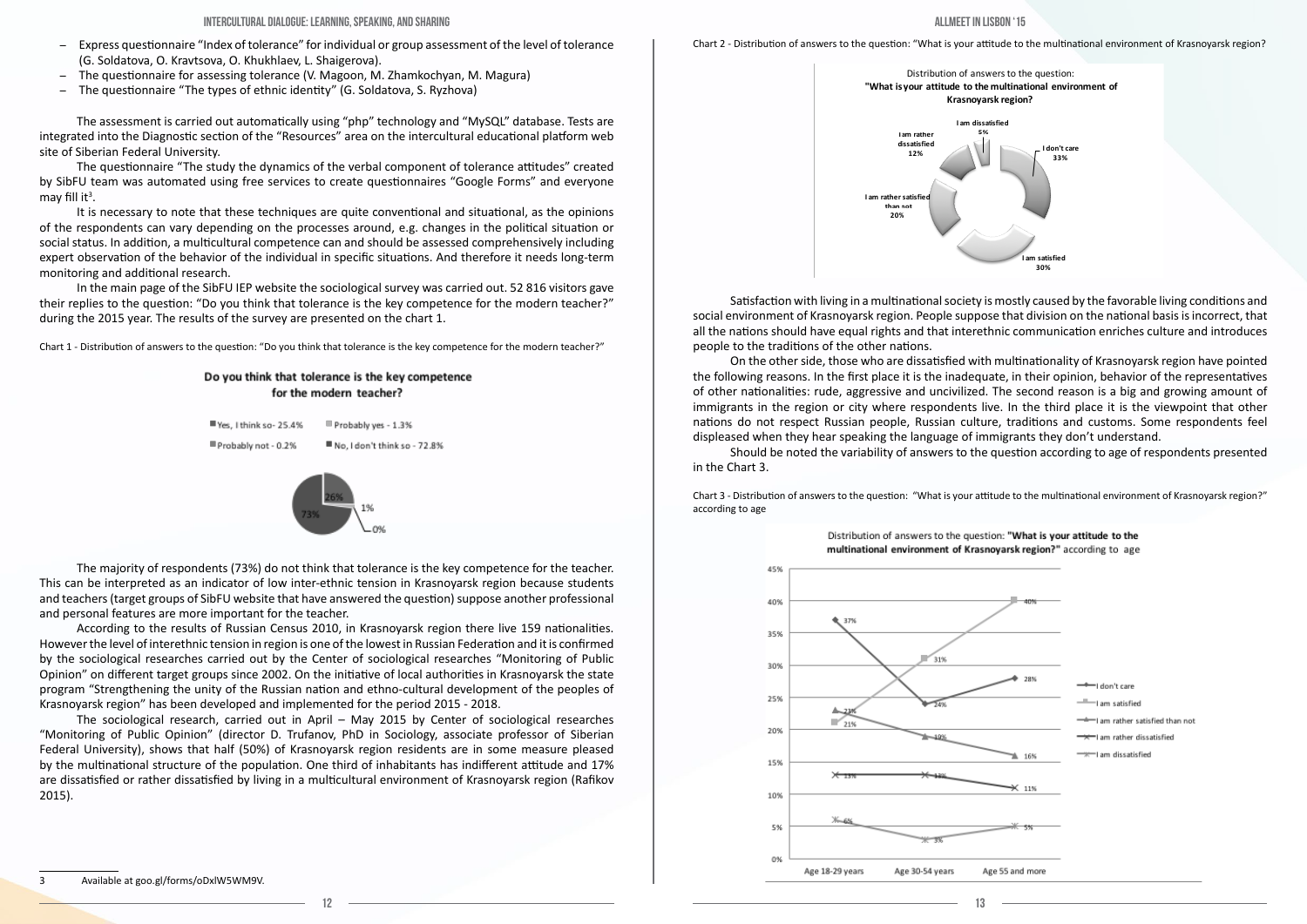#### INTERCULTURAL DIALOGUE: LEARNING, SPEAKING, AND SHARING

#### *Общественный транспорт*

Метро: http://metro.transporteslisboa.pt/eng/ Автобусы: http://carris.transporteslisboa.pt/en/home/ Поезда: https://www.cp.pt/passageiros/en/

Такси в Лиссабоне: http://taxislisboa.com

История происхождения Лиссабона, легенды и этимология: http://www.egeac.pt/lisboa/ofiusa-a-lenda-de-lisboa/ https://ciberduvidas.iscte-iul.pt/consultorio/perguntas/etimologia-de-lisboa-outra-vez/19407 Парк Eduardo VII: http://lisboacool.com/visitar/estufa-fria-e-estufa-quente-coracao-lisboa-desde-sempre Азулежуш: http://ensina.rtp.pt/artigo/uma-breve-historia-da-azulejaria-portuguesa/ Бордало Пинейру : http://museubordalopinheiro.cm-lisboa.pt/ Кофе в Португалии: http://www.oguiadeportugal.com/2012/02/como-pedir-cafe-em-portugal-uma.html Португальская гитара: http://nfist.pt/sf/sf3/musica/guitarra.htm Русские артисты, писатели и философы о Лиссабоне: http://pereulki.com/2015/06/odissej-i-zmeinaya-koroleva-kto-osnoval-lissabon/ Фаду: http://roteiro.museudofado.pt/ http://www.cm-lisboa.pt/en/visit/eating-drinking/fado-houses Искусство в метро: http://metro.transporteslisboa.pt/eng/more-metro/art-in-metro/ Музей воды: https://www.youtube.com/watch?v=E51TtIBkByk http://www.epal.pt/EPAL/menu/museu-da-%C3%A1gua/atividades-e-servi%C3%A7os/visitas-e-passeios-culturais Камилу Каштелу Бранку: http://leitordeprofissao.blogspot.it/2010/07/camilo-castelo-branco-os-misterios-de.html https://www.luso-livros.net/Livro/misterios-de-lisboa/ София де Мелло Брейнер: http://www.cinept.ubi.pt/pt/filme/1552/Sophia+de+Mello+Breyner+Andresen https://thebookswelove.wordpress.com/2013/12/01/sophia-de-mello-breyner-andresen/ Антониу Лобу Антунеш: http://litkritik.livejournal.com/4424.html http://caisdoolhar.blogspot.it/2016/01/postais-sem-selo\_12.html

#### **Библиография**

Вольтер, *Кандид или Оптимизм.* Лиссабон: Tinta da China, 2012 Фернандо Пессоа, Lisbon, What the tourist shoul see. Турин: Einaudi, 2007 Жозе Мильязеш, *Португалия: «Здесь русский дух...».* Лиссабон: Editora Alethêi, 2012

#### *Веб-сайты*

BAPTISTA, Luís – luisv.baptista@fcsh.unl.pt BENAVENTE, Mafalda – mafaldabenavente@gmail.com CUCONATO, Morena – morena.cuconato@unibo.it DIAS, Rodrigo – rodrigo.jorge.dias@gmail.com FONSECA, Luís – luis filipe fonseca@hotmail.com GONÇALVES, Carolina – carolinamdgoncalves@gmail.com GORGULHO, Leonor – mlfgorgulho@netcabo.pt KHAIRULLINA, Anna – annakhairullina@libero.it LVOVA, Olga – olglvova@yandex.ru McKINNEY, Stephen – stephen.mckinney@glasgow.ac.uk PEREIRA, Ágata – agatish\_mu@sapo.pt POPOVA, Yulia – julia.popova@inbox.ru SAKAEV, Vasil – vasil.sakaev@gmail.com SILVA, Maria do Carmo Vieira da – mcvs@fcsh.unl.pt SIMÕES, Cristina – cristina.carlosraf@gmail.com SMOLYANINOVA, Olga – smololga@mail.ru TIURIKOVA, Irina – i.tiurikova@gmail.com URBANO, Cláudia – claudia.urbano@fcsh.unl.pt VIEIRA, Ana – ana.vieira@ipleiria.pt VIEIRA, Inês – ines.vieira@fcsh.unl.pt VIEIRA, Ricardo – rvieira@ipleiria.pt

ZANNONI, Federico – federico.zannoni3@unibo.it